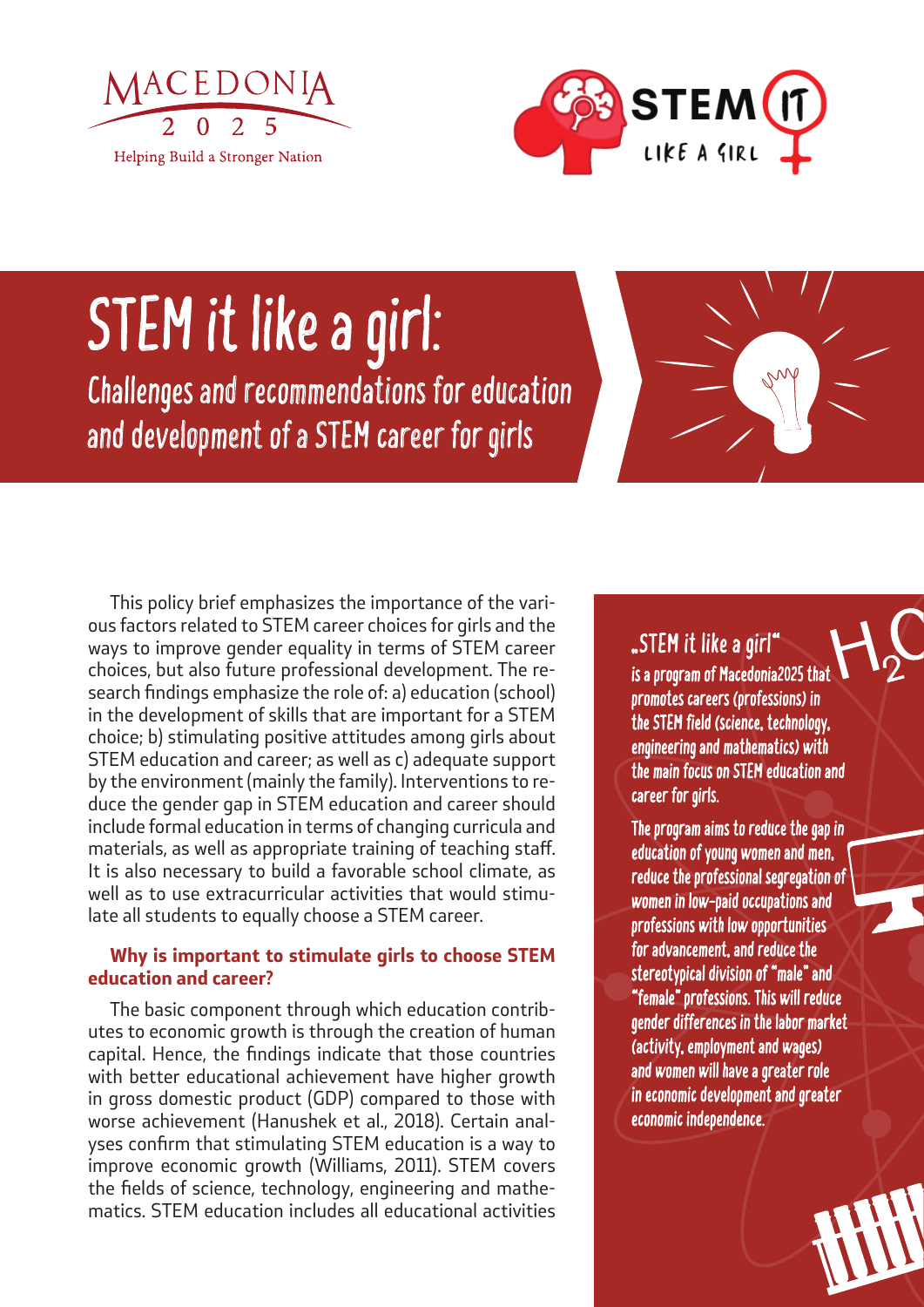in these areas across all levels of education. STEM education refers to both formal education and informal education (afterschool programs, optional activities) (Gonzalez and Kuenzi, 2012). What is important to note is that STEM workers earn significantly more than their non-STEM counterparts, but women are significantly less represented in STEM professions than men (Beede et al., 2011). That is why bridging the gender gap in choosing a future profession can contribute to improving gender equality and better economic growth.

Choosing a future career is a complex issue that is influenced by many different factors. When choosing a career (Aisen, 1991) the intention to build a STEM career (determination and intensity of effort invested in building a career) is important, which is related to the attractiveness of the STEM career, assessment of the opportunity of success in STEM and support by the close environment (including parents, teachers and friends). Thus, assessing skills, overall social climate, appropriate information, learning about opportunities for success by following motivational speeches, and raising girls' confidence in STEM careers are especially important (Corbertt and Hill, 2015; Moore and Burrus, 2019; Nugent et al., 2015).

That is why the "STEM as a girl" program is aimed at stimulating the STEM career choice among girls through activities related to informal and formal education, but also researching the factors related to the STEM profession choice for girls. The findings presented in the brief are part of the research conducted in support of the project activities which included motivational speeches and sharing personal experiences of women (from the country and the diaspora) with successful STEM careers in front of third- and fourth-year girls in several high schools.

**MATT** 

## Methodology

The sample used for the analysis consists of 450 respondents from 8 high schools in Macedonia from different regions. The sample intentionally covers more girls (86%) than boys, and the average age is 17 years (age range is 16-18 years). Data were collected using two questionnaires that were filled out anonymously. The first questionnaire is longer and it was filled out before the motivational speeches, and the second one is a short version that was filled out after the motivational speeches. Hence, the areas that could be career choice, intentions for STEM career choice, as well as related factors, such as attitude towards a STEM career, personal assessment of success in the STEM area and support by the environment were researched. Additionally, perceptions of STEM career stimulation by the education system and schools as well as the overall social climate and cultural influences for STEM career choice were examined. The questions were answered on a 7-point scale (1 - strongly disagree, 7 - strongly agree).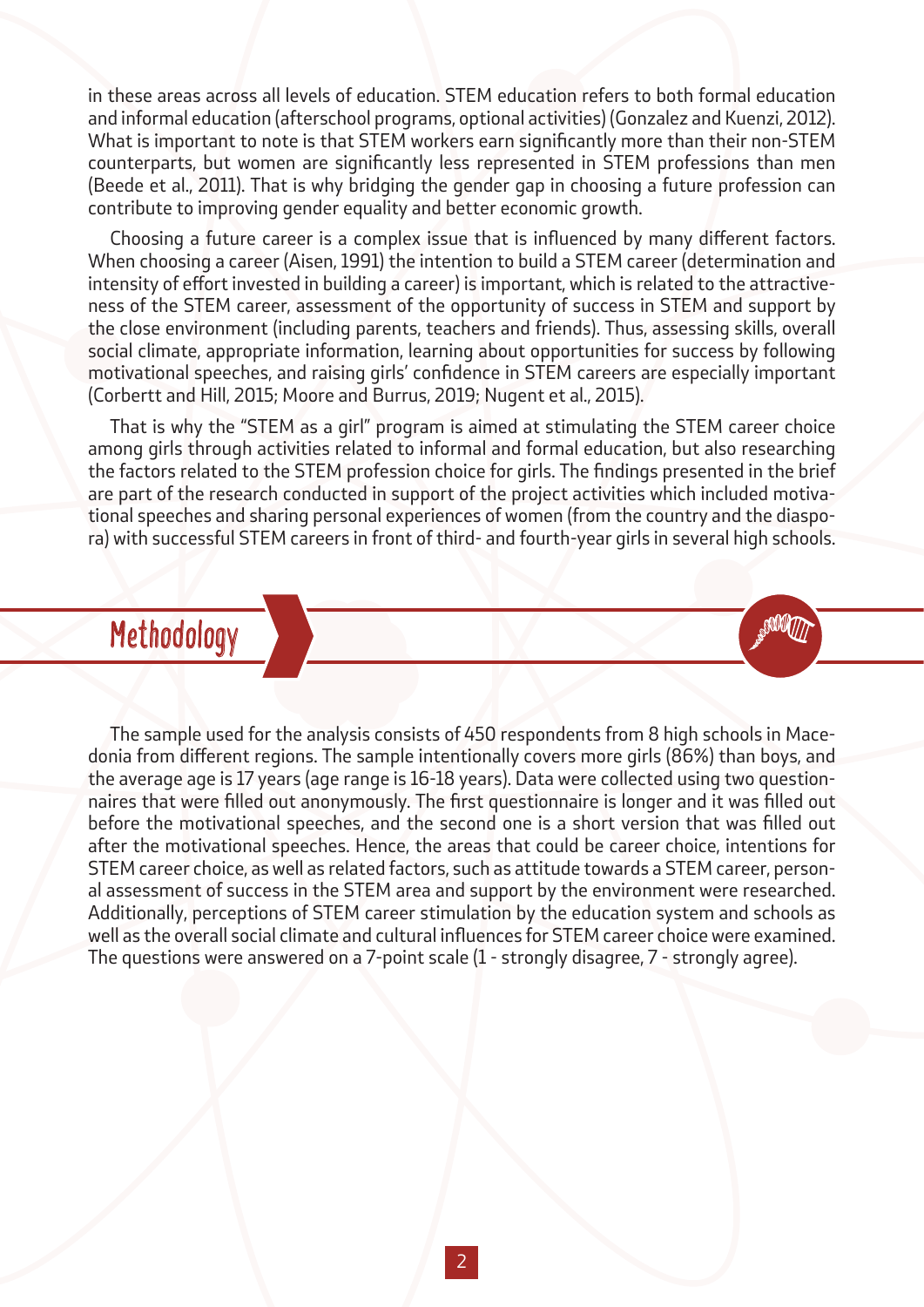The data indicate that half of the participants in the program are seriously considering a STEM career. Consequently, *53%* of students, when asked if they are seriously considering a STEM career, answered "YES", and the percentage increases to *56%* after the motivational speeches. When considering the individual fields of education and career, before the program, the most popular career choice is the social sciences, but after the motivational speeches their popularity decreases, and the popularity of computer and natural sciences increases.

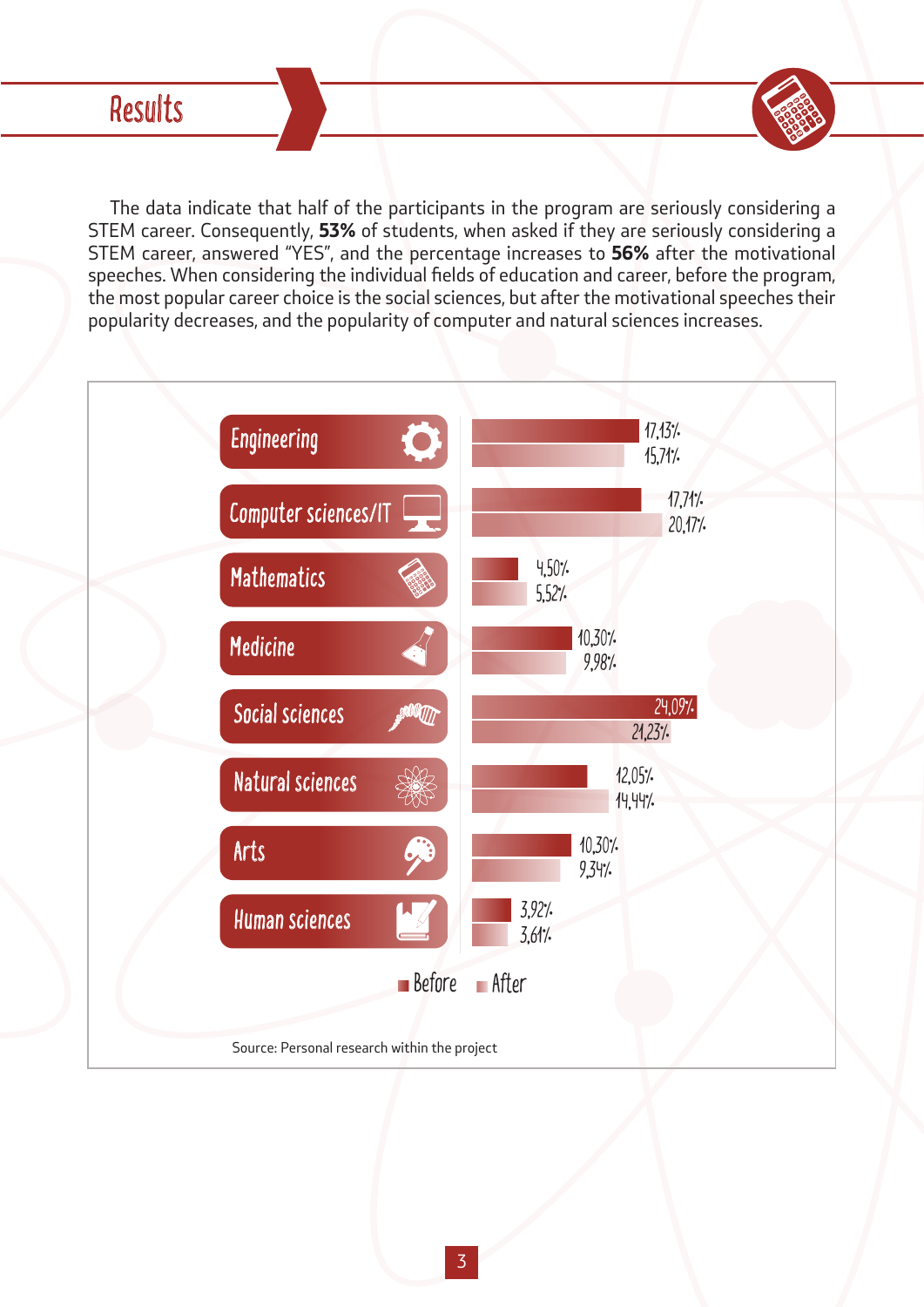

Participants show moderate intentions for a STEM career, as well as neutrality (average score on a scale of 1 to 7) regarding the attractiveness of a STEM career, the opportunity for success in a STEM career and the support by the environment (family, friends, teachers). After *the motivational speeches*, there is a slightly positive trend in all aspects. This indicates that such interventions *have the potential to stimulate interest in a STEM career.*

 The research findings indicate the need for more comprehensive interventions in the education system. According to the students, *the school does not stimulate them to develop a STEM career*. Students generally *positively* assess the level of appreciation of women in STEM by the teaching staff (best assessment), as well as the equality in stimulating male and female students to choose a STEM career and the adequacy of the support that women receive for choosing a STEM career. However, there is room for their improvement by various interventions. Students are fairly *neutral* when it comes to assessing the role of education in developing STEM career knowledge and skills, as well as the motivation for choosing a STEM career and the support system that schools offer when choosing a career. On the other hand, students' assessments are *slightly negative* when it comes to the examples of women in STEM that can be obtained during education (in textbooks and lectures).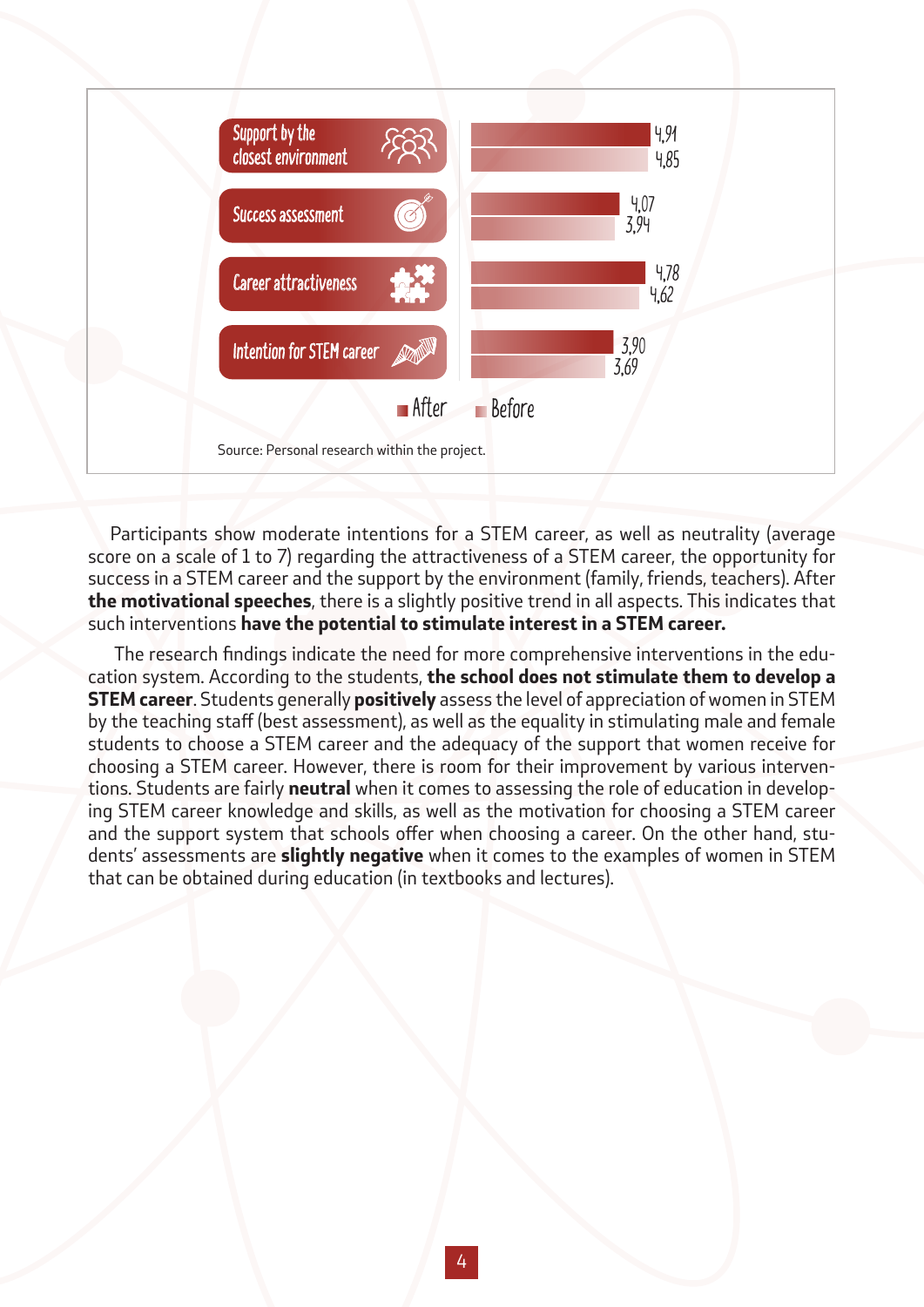| Assessment of stimulating a STEM career in school (responses on a scale of 1 to 7) |      |
|------------------------------------------------------------------------------------|------|
| <b>Examples in textbooks</b>                                                       | 3,10 |
| Examples by teaching staff                                                         | 3,26 |
| <b>Motivation for STEM career</b>                                                  | 4,17 |
| Development of knowledge and skills in school                                      | 4,33 |
| Development of knowledge and skills through subjects                               | 4,36 |
| Career support system                                                              | 4,51 |
| Positive climate for STEM                                                          | 4,63 |
| Appropriate support for girls                                                      | 4,67 |
| Equal stimulation for both male and female                                         | 4,95 |
| Appreciation of women in STEM                                                      | 5,39 |

Source: Personal research within the project

The findings support the *need for various informal interventions* in terms of *presenting a more positive picture of the role of women with STEM careers* in the society, as well as the support that women can receive when building a STEM career. An indicator of the *students' lack of information* are their neutral responses to the statements that they personally know women with STEM careers who are appreciated and recognized in the society. In other words, they do not have the role models of successful women in the STEM environment that they would like to associate with. They also neither agree nor disagree with the statements that there are appropriate STEM career development programs, as well as publicly available information related to it. Students consider that career development in this area requires a lot of effort. What is important to note is that after the intervention *there is a slight positive shift* in terms of how many women with STEM careers they know and the general awareness of support programs for women in STEM. Also, after the motivational speeches, the students had a more neutral assessment of the level of effort required to build a STEM career.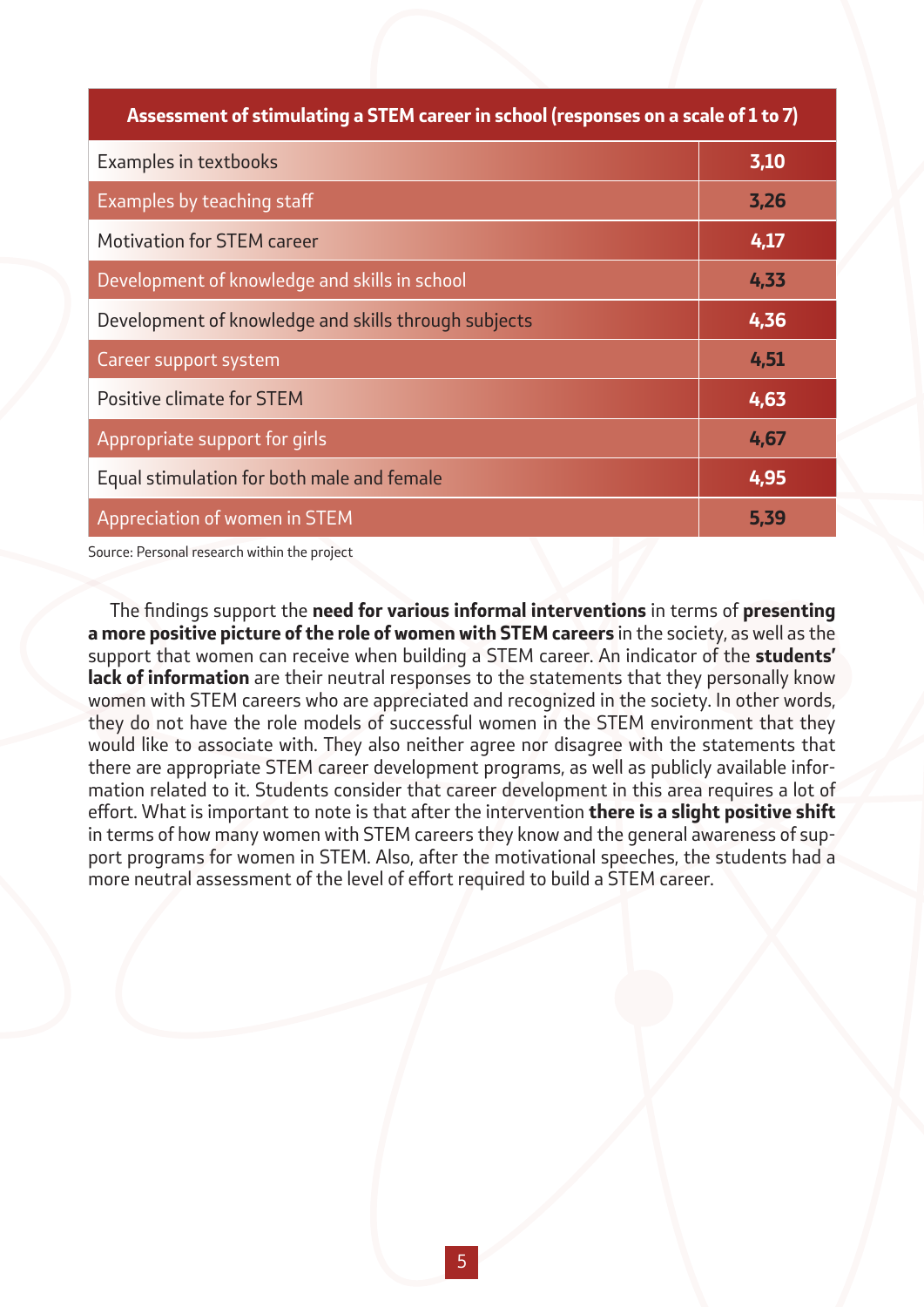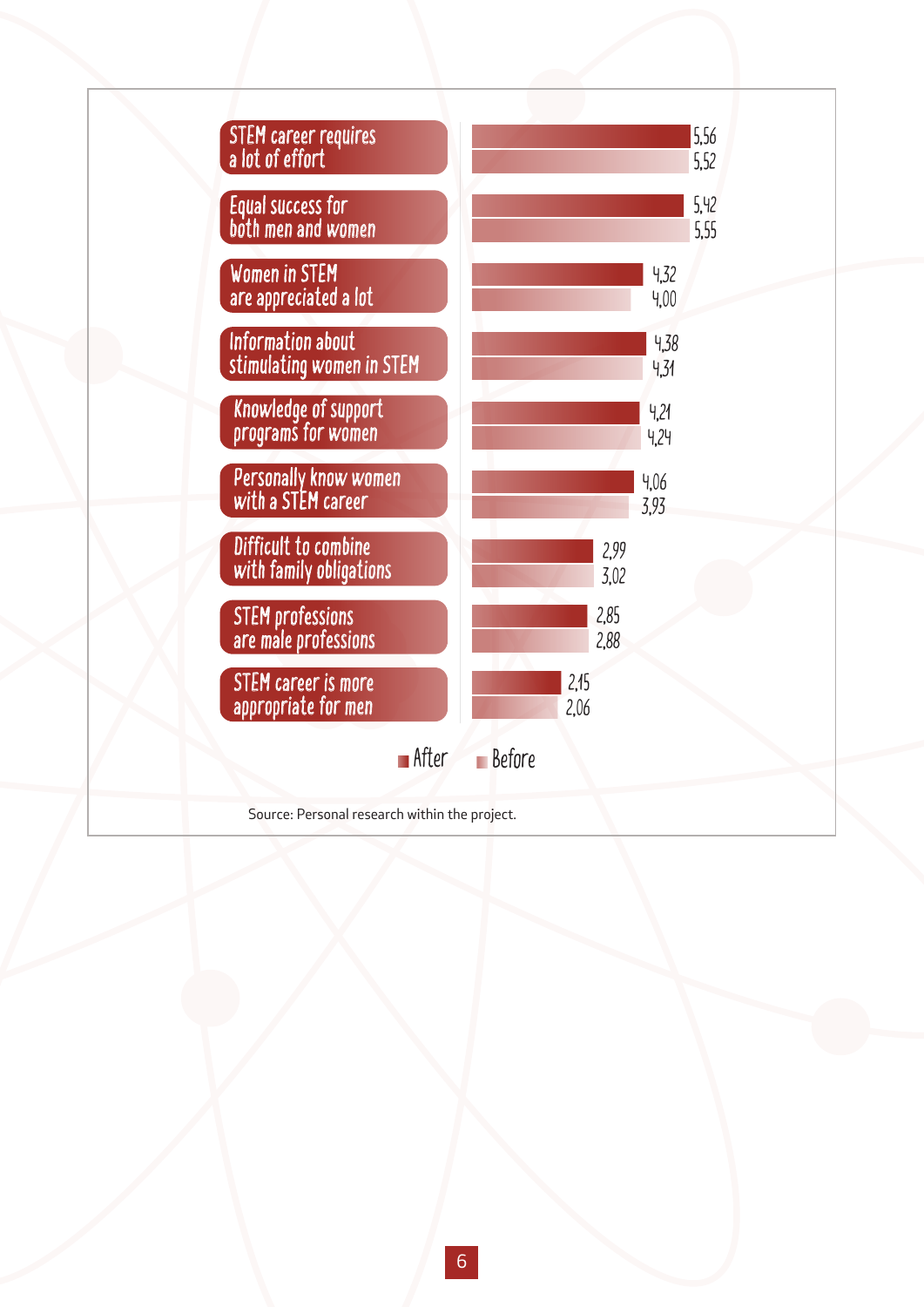## Recommendations

- Stronger interventions are needed for fulfilling the goals of the strategic documents and action plans for increasing gender equality, especially aimed at young girls. In this regard, the role of schools must be also strengthened.
- Formal education should focus on developing skills important for choosing STEM and building a successful STEM career through curricula, teaching materials and teacher readiness to stimulate the development of students' knowledge and skills.
- The education system should play a proactive role in stimulating the development of the necessary STEM skills, whereas extracurricular activities and the overall school climate should stimulate all students equally to choose a STEM career.
- Students should be exposed to successful female models with a STEM career (in addition to male models). Programs for using motivational speeches to stimulate interest in STEM should be part of the overall efforts to raise interest in STEM careers among women and they should be implemented regularly in schools.
- Future programs for stimulating a STEM career for girls should be long-lasting, with more events and a more comprehensive program.
- Students, especially girls, should be informed about the support they can receive when choosing a STEM career. Thus, more comprehensive programs can be developed to support those who choose to build a STEM career, such as scholarships, mentoring support, internships, etc.
- In the education system, the role of career counselors and career centers in schools should be strengthened so that students, and especially female students, can receive adequate career choice support;